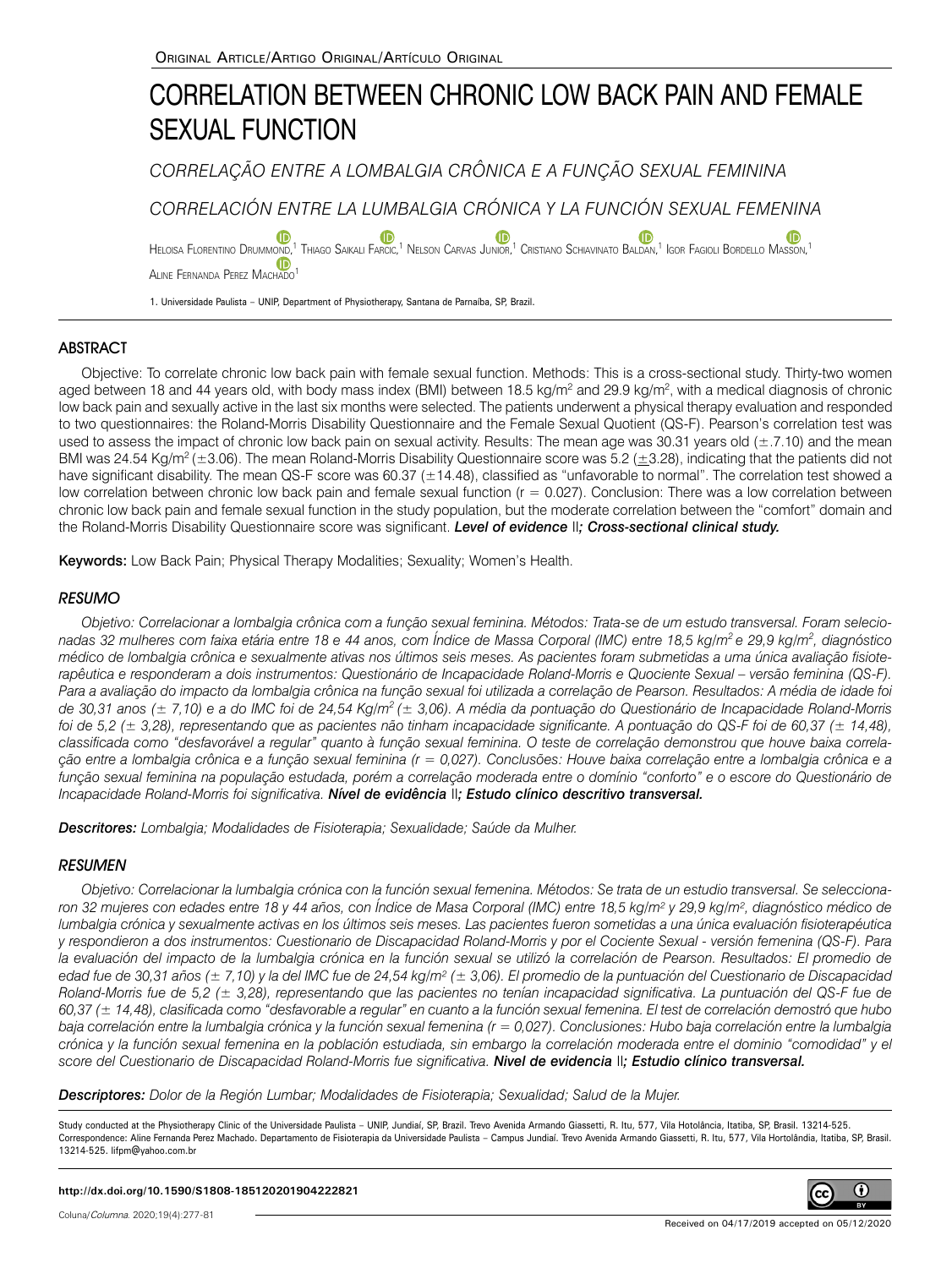# **INTRODUCTION**

Low back pain is one of the most common adult musculoskeletal disorders, impacting up to 65% of people per year.<sup>1-4</sup> It is a highly prevalent condition, affecting approximately 11.9% of the world population.<sup>5-6</sup> It is estimated that around 84% of people will develop low back pain at some point during their lives. The etiology of low back pain is multifactorial, associated with sociodemographic factors (age, sex and education level), health, life style (tobacco use and physical inactivity), occupation (physical effort and repetitive movements), and other factors related to metabolic conditions (obesity and other chronic diseases).<sup>1-4,7-13</sup> As a result, about 90 to 95% of cases of low back pain become chronic due to the complexity of the diagnosis.3,7,9-12,14 Lumbar pain compromises the individual's quality of life, including sexual function,7,8,10,11 and is directly related to work absenteeism and difficulties with the activities of daily life, as it causes disabilities and reduced functionality, greatly impacting public health because of the costs involved.<sup>1-6,9,10,12,13,1</sup>

Another prominent factor in human life is sexuality, considered intrinsic to the quality of life and whose functioning is inherent to the well-being of the individual and the longevity of affective relationships.<sup>9,11,16</sup> The sexual act is dependent on the interaction of body systems, including the integrity and function of the lumbar and pelvic region.<sup>7</sup>

The relationship between chronic low back pain, the quality of life, and sexual function is equally important to both sexes, 9-17 although women have greater interference from low back pain than men.<sup>18</sup> The presence of musculoskeletal disorders contributes to limitations on the sexual act due to pain, immobility, and decreased muscle strength, thus promoting an attenuation of sexual stimulation and difficulty in positioning for the act.<sup>11</sup> Specifically, low back pain negatively impacts sexual activity due to discomfort during sexual relations that leads to a decrease in the frequency of sexual intercourse and alters feelings in the relationship with the partner, leading to a lack of desire or sexual activity.<sup>17,19,20</sup>

The health professionals' approach to the investigation of the correlation between chronic low back pain and sexual function is very relevant,<sup>16</sup> due to the repercussions of lumbar pain as a factor in the development of sexual dysfunctions.3,7,9,11 Considering that low back pain can be disabling, the individual may limit their sexual activity accordingly. Therefore, the present study aims to correlate chronic low back pain with female sexual function.

### **METHODS**

#### Type of study

This is a cross-sectional descriptive study.

#### Ethical considerations

The study began following approval by the Universidade Paulista (UNIP) Research Ethics Committee as protocol number 44866515.2.0000.5512. The patients agreed with and signed the Informed Consent Form.

#### Case series

Thirty-two self-declared heterosexual women between the ages of 18 and 44 years, with body mass index (BMI) between 18.5 kg/m2 and 29.9 kg/m<sup>2</sup>, classified as normal weight and overweight, with a medical diagnosis of chronic low back pain and who were sexually active in the last six months, were selected.

The exclusion criteria were pregnancy, puerperium less than six months, previous spinal surgery, lumbar region infiltration, presence of bone and joint deformities, chondrosarcomas, sleep apnea, uncontrolled hypertension, endocrinological, rheumatological, neurological, vestibular and pelvic diseases, previous sexual dysfunctions, chemical substance use, cognitive disorders, and history of sexual abuse.

#### Study location

The study was conducted at the Physiotherapy Clinic of the Universidade Paulista (UNIP), in Jundiaí, São Paulo.

#### **Outcomes**

The patients who were interested in participating in the study were initially evaluated according to the inclusion and exclusion criteria. Those eligible for the study underwent a single assessment. They were evaluated according to the items of a physical therapy assessment form proposed by the authors of this study and consisting of identification, anamnesis, physical examination, and two questionnaires - the Roland Morris Disability Questionnaire<sup>21-23</sup> to evaluate disability from low back pain and the Female Sexual Quotient  $(QS-F)^{24}$  to measure female sexual function.

The Roland-Morris Disability Questionnaire was developed in 1983 and validated, translated, and adapted for Portuguese in 2001.23 The questionnaire is a tool that quantifies the limitations resulting from low back pain and their repercussions on work and daily life activities. The self-administered questionnaire consists of 24 statements and the subject is instructed to check all of those that describe their current situation. The checked statements are summed to give a score ranging from 0 (zero), considered "without disability", to 24 points, being "severe disability", with scores above 14 points indicating physical disability.22-23

The goal of the QS-F is to evaluate the domains of the woman's sexual activity and it consists of 10 questions, each scored on a scale from 0 to 5, as follows:  $0 =$  "never".  $1 =$  "rarely",  $2 =$  "sometimes",  $3 =$  "approximately 50% of the time",  $4 =$  "most of the time", and 5 = "always". In addition, the QS-F assesses all phases of the sexual response cycle, also covering other domains: desire and sexual interest (questions 1, 2, and 8), foreplay (question 3), personal arousal and attunement with the partner (questions 4 and 5), comfort (questions 6 and 7), and orgasm and satisfaction (questions 9 and 10). The sum of the responses to the ten questions is then multiplied by 2, yielding a total score between 0 and 100. The seventh question is an exception, as 5 is subtracted from the response to obtain its final score. The classifications are as follows, with the higher values indicating better performance and sexual satisfaction: 82-100 points, good to excellent; 62-80 points, normal to good; 42-60 points, unfavorable to normal; 22-40 points, poor to unfavorable; and 0-20 points: none to poor.<sup>24</sup>

#### Statistical analysis

The data were expressed as means and standard deviations for the quantitative variables and as absolute values and percentages for the categorical variables. First, the data normality hypothesis was verified using the Shapiro-Wilk test. The correlation between the QS-F domains (desire and sexual interest, foreplay, personal arousal and attunement with the partner, comfort, and orgasm and satisfaction) and the total QS-F score, as well as the correlation between the total QS-F and Roland-Morris Disability Questionnaire scores, were evaluated using Pearson's correlation coefficient. The analyses were performed using the R program (version 3.5.1), adopting a significance level of  $5\%$  ( $p < 0.05$ ).

#### RESULTS

A total of 57 patients expressed interest in participating in the study, all of whom were assessed according to the eligibility criteria, and 25 of whom were excluded for the following reasons: incompatibility with the evaluation schedule ( $n = 9$ ), difficulty getting to the clinic ( $n = 5$ ), previous spine surgery ( $n = 5$ ), puerperium less than 6 months ( $n = 2$ ), BMI higher than 29.9 kg/m<sup>2</sup> ( $n = 3$ ), and homosexual ( $n = 1$ ) (Figure 1). Therefore, the study was conducted with a total of 32 patients.

The demographic and clinical characteristics of the patients are described in Table 1 and the variables analyzed are expressed as percentages (%), means and standard deviations. In terms of the demographic characteristics observed, the mean age was 30.31 years  $(\pm 7.10)$  and the mean BMI was classified as normal at 24.54 kg/m<sup>2</sup>  $(\pm 3.06)$ . As for marital status, 59% were single, 38% married, and 3% divorced. The mean Roland-Morris Disability Questionnaire score was 5.22 ( $\pm$ 3.24) points, which, being less than 14 points,  $21-23$  indicates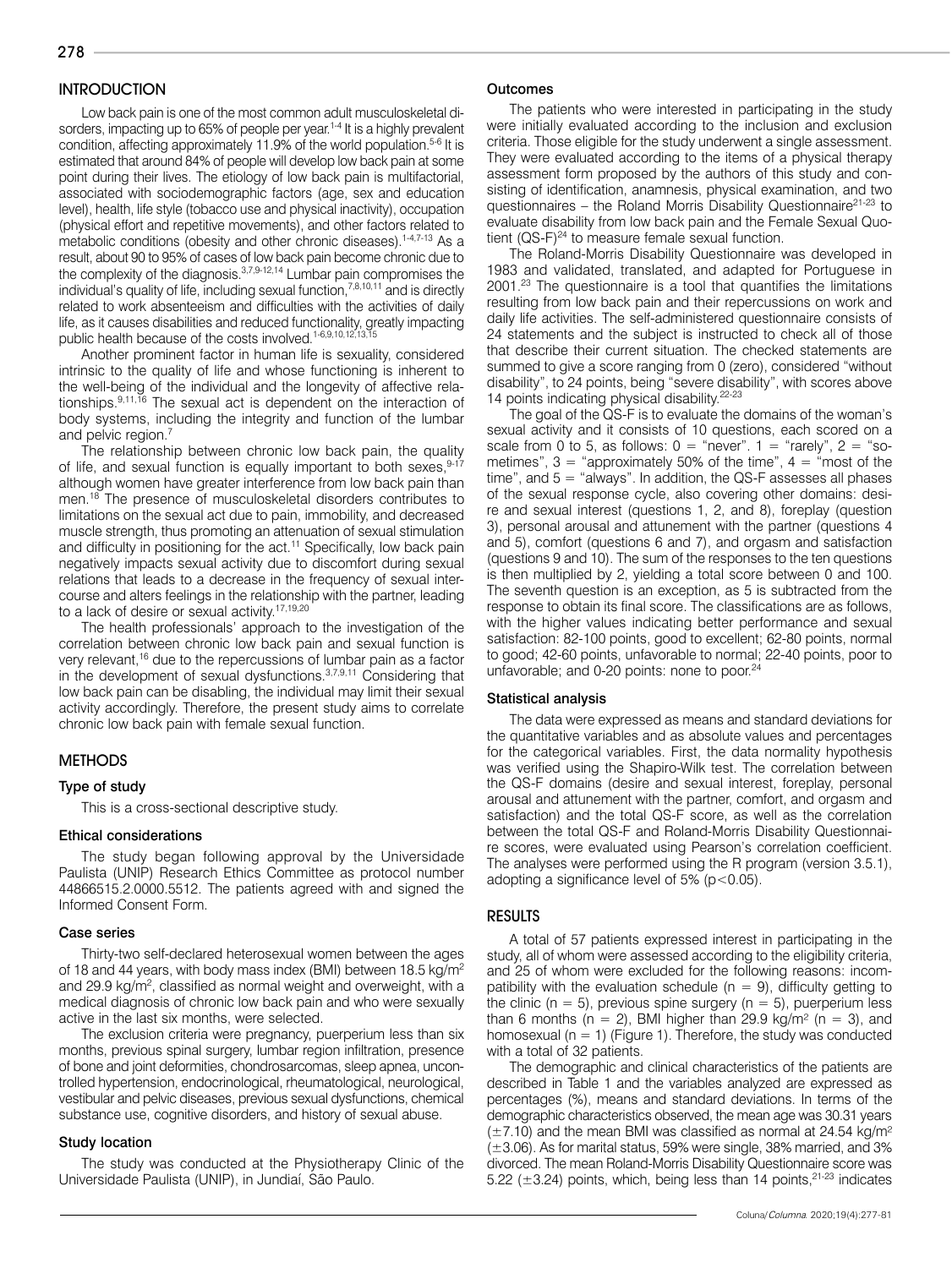that the patients were "without disability". The mean total QS-F score was 60.37 points ( $\pm$  14.48), classified as "unfavorable to normal".<sup>24</sup>

Figure 2 shows the percentages of the score values obtained by QS-F domain. The highest percentages of the scores for each of the respective domains were: a score of 5 ("always") was present in 56% (n = 18) in the "foreplay" domain, in 45% (n = 14) in the "personal arousal and attunement with the partner" domain, and in 34% ( $n = 11$ ) in the "comfort" domain; a score of 4 ("most of the time") was used by 34% ( $n = 11$ ) patients in the "desire and sexual interest" domain and by 44% ( $n = 14$ ) in "orgasm and satisfaction".

Table 2 shows the correlation between the QS-F domains and the total Roland-Morris Disability Questionnaire score. There was significant moderate correlation between the domains of "desire and interest" x "foreplay" ( $r = 0.553$ ;  $p < 0.001$ ), "desire and interest x "arousal and attunement" ( $r = 0.630$ ;  $p < 0.0001$ ), "desire and interest" x "orgasm and satisfaction" ( $r = 0.529$ ;  $p < 0.001$ ), "foreplay" x "arousal and attunement" ( $r = 0.549$ ;  $p < 0.001$ ), "foreplay" x "orgasm and satisfaction" ( $r = 0.650$ ;  $p < 0.0001$ ), "arousal and attunement" x "orgasm and satisfaction" ( $r = 0.478$ ;  $p < 0.001$ ), "foreplay" x "comfort" ( $r = 0.369$ ;  $p = 0.05$ ), "comfort" x "arousal and attunement"  $(r = 0.355; p = 0.05)$ . The only QS-F domain that showed a significant correlation with the Roland-Morris Disability Questionnaire was "comfort" ( $r = 0.372$ ;  $p = 0.05$ ).

Pearson's correlation test revealed low correlation between chronic low back pain, as evaluated by the Roland-Morris Disability Questionnaire, and sexual function, assessed by means of the QS-F, with  $r = 0.027$ , as shown in Figure 3.

#### **DISCUSSION**

The objective of this study was to correlate low back pain with sexual function in 32 women with a mean age of 30.31  $(\pm 7.10)$ years by means of two questionnaires, the Roland-Morris Disability Questionnaire and the QS-F. Correlating them statistically using Pearson's correlation test resulted in an  $r = 0.027$ , considered to show low correlation.



Figure 1. Study flowchart.

| Table 1. Demographic and clinical patient characteristics. |
|------------------------------------------------------------|
|------------------------------------------------------------|

| <b>Characteristics</b>                 | Patients ( $n = 32$ ) |  |  |
|----------------------------------------|-----------------------|--|--|
| Age (years)                            | $30.31 \pm 7.10$      |  |  |
| BMI ( $kg/m2$ )                        | $24.54 \pm 3.06$      |  |  |
| Marital status                         |                       |  |  |
| Single                                 | $59\%$ (n = 19)       |  |  |
| Married                                | $38\%$ (n = 12)       |  |  |
| Divorced                               | $3\%$ (n = 1)         |  |  |
| Roland-Morris Disability Questionnaire | $5.22 \pm 3.24$       |  |  |
| Female Sexual Quotient                 | 60.37 ±14.48          |  |  |
|                                        |                       |  |  |

Key: BMI: Body Mass Index, ±: standard deviation.

Coluna/*Columna*. 2020;19(4):277-81

Although all the patients selected for the study had been medically diagnosed with chronic low back pain, the mean Roland-Morris Disability Questionnaire score was  $5.22$  ( $\pm 3.24$ ) points, classifying them as "without disability". Even so, the mean QS-F score was 60.37 points, characterizing sexual satisfaction as "unfavorable to normal".24 When the QS-F questions were analyzed separately, a high rate of questions with percentages corresponding to positive responses was observed, which were more prevalent than negative responses. Therefore, even though the Roland-Morris Disability Questionnaire scores were not sufficient to characterize disability, the patients included in this study showed impairment in the QS-F.

The final QS-F score is worrisome with regard to sexuality, as it involves several factors that trigger various sexual dysfunctions. The data show that there was a moderate correlation among the QS-F domains, but only the "comfort" domain presented a correlation between low back pain and female sexual function. It is known that 71.1% of women patients with low back pain report sexual disorders as compared to 36.8% of healthy women.<sup>9</sup> Bahouq et al.<sup>7</sup> found that 81% of patients with chronic low back pain had sexual disturbances, although this was a prevalence study and no correlations were made between the variables.

Chronic low back pain is commonly assessed by quantifying pain using the Visual Analog Scale (VAS) and functionality measurement tools, such as the Oswestry Disability Index (ODI) and the Roland-Morris Disability Questionnaire.<sup>4-21</sup> In this study, the latter, a tool translated to and validated in Portuguese and presenting high level of internal consistency, was chosen in order to assess and treat the degree of disability in individuals with low back pain.<sup>23</sup> However, it showed that the sample selected for this study did not reflect significant disability, certainly influencing the correlation with the QS-F score calculated.

An evaluation of outcomes related to sexual function in the female population has already been conducted using the following tools: Female Sexual Function Index (FSFI) and The Sexual Quality Of Life - Female (SQOL-F). 9,25 In the present study, the QS-F, developed for the Brazilian population and validated in Portuguese, was used to evaluate the sexual function of women and assist in diagnosing female sexual disease. It is an easy-to-use tool with accessible language that takes several domains of the woman's sexual function into account.<sup>24</sup> Bonelli et al.,<sup>26</sup> conducted a study with the objective of evaluating the sexual function of women during pregnancy using the QS-F, which reported satisfactory sexual performance, corroborating the findings of the present study.

The results obtained in this study point to lower impact from chronic low back pain on female sexual function, not corroborating the findings in the literature. Nikoobakht et al., $9$  conducted a study with patients of both sexes with chronic low back pain and confirmed a high prevalence of sexual dysfunctions as compared to healthy individuals. Bahouq et al.,<sup>7</sup> also verified interference in the sexuality of patients of both sexes with chronic low back pain. However, these studies addressed larger samples and used other forms of assessment for patients with chronic low back pain. It was not possible to make comparisons with other studies because to date no study has had a design similar to this one, using the same evaluation tools or conducting statistical analysis using correlation tests like those performed here. The use of such tests is deemed important to confirm the relationship of the impact among the chosen tools. It is worth mentioning that this is the first study to verify the correlation between low back pain and female sexual function in Brazilian women. The literature on this subject is still scarce, highlighting this topic and positioning this study as an important starting point for further research.

This study also revealed some impairment of sexual function in women with chronic low back pain but no functional disability, since the QS-F score was classified as "unfavorable to normal". Therefore, even though functional activities were little influenced, these women presented low sexual function levels. Thus, the physical therapist can intervene preventatively through an educational approach based on exercising the muscles involved the physiopathology of the lumbar and pelvic regions, including perineal awareness and strengthening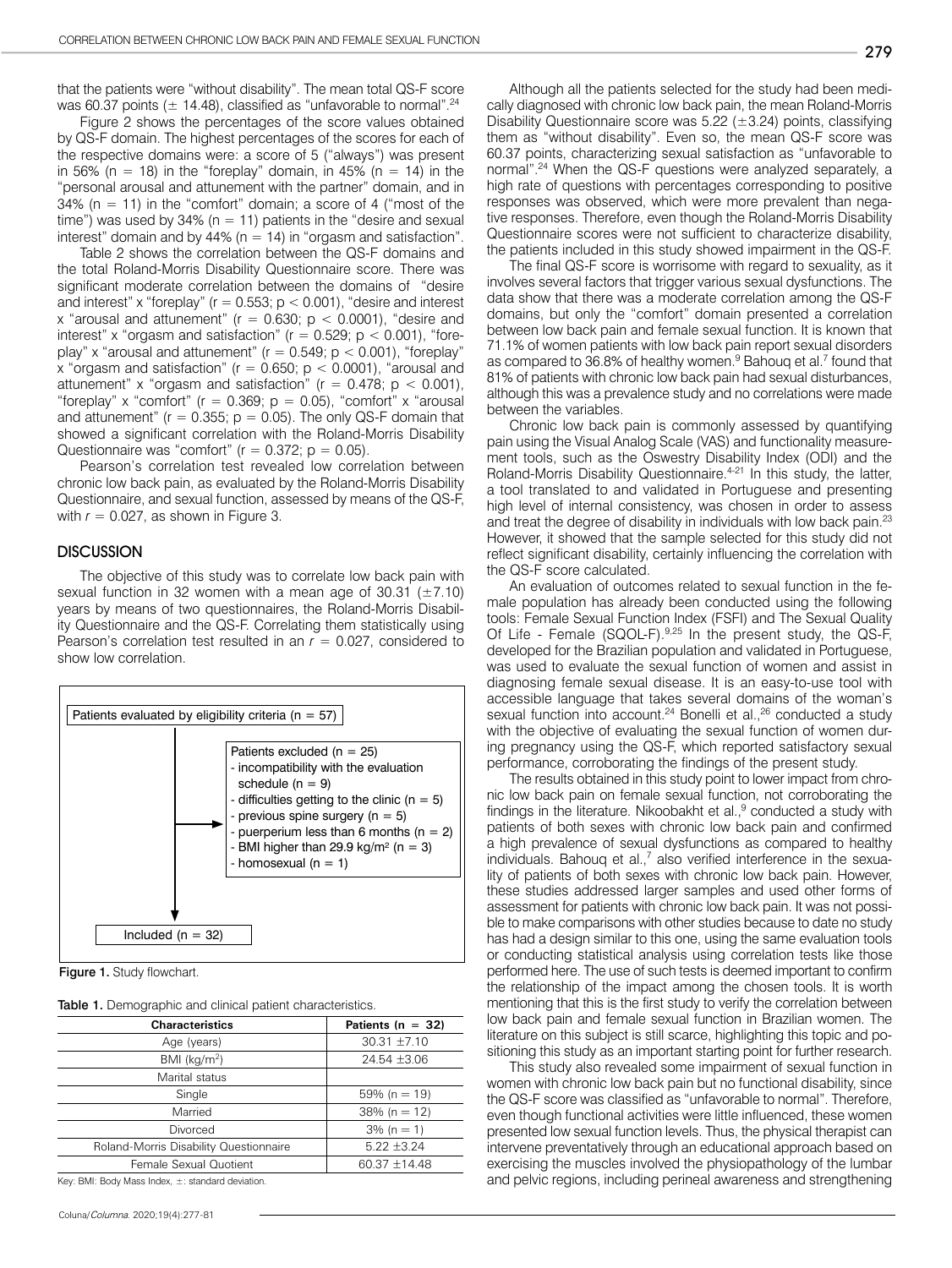280



Figure 2. Female Sexual Quotient Domains: desire and sexual interest, foreplay, personal arousal and attunement with the partner, comfort, orgasm and satisfaction.

Table 2. Matrix of the correlation between the QS-F domains and the total Roland-Morris Disability Questionnaire score.

| $OS-F$                                    | Desire and<br>interest | Foreplay   | Arousal and<br>attunement | <b>Comfort</b> | Orgasm and<br>satisfaction | <b>Roland-Morris Disability</b><br>Questionnaire |
|-------------------------------------------|------------------------|------------|---------------------------|----------------|----------------------------|--------------------------------------------------|
| Desire and interest                       | 1.000                  | $\sim$ $-$ | $\sim$ $\sim$             | $\sim$ $\sim$  | $-1$                       | $\sim$ $\sim$                                    |
| Foreplay                                  | $0.553**$              | 1.000      | $\sim$ $-$                | $- -$          | $\sim$ $-$                 | $\sim$ $-$                                       |
| Arousal and attunement                    | $0.630***$             | $0.549**$  | 1.000                     | $- -$          | $\sim$ $-$                 | $\sim$ $-$                                       |
| Comfort                                   | 0.315                  | $0.369*$   | 0.205                     | 1.000          | $- -$                      | $\sim$ $\sim$                                    |
| Orgasm and satisfaction                   | $0.529**$              | $0.650***$ | $0.478**$                 | $0.355*$       | 1.000                      | $\sim$ $-$                                       |
| Roland-Morris Disability<br>Questionnaire | 0.090                  | 0.038      | 0.172                     | $0.372*$       | $-0.066$                   | 1.000                                            |

Key: \* p<0.05; \*\* p<0.001; \*\*\* p<0.0001.



Figure 3. Diagram of the dispersion between the Female Sexual Quotient and the Roland-Morris Disability Questionnaire.

of the pelvic floor musculature, increasing pelvic vascularization, vulvar and vaginal sensitivity, and promoting sexual satisfaction.<sup>25</sup>

During the study interview period, the need for a physiological approach to the positioning of the individual during sex, as well as its respective adaptations, was observed. Another item that corroborates this observation is the correlation between the "comfort" domain and the Roland-Morris Disability Questionnaire, demonstrating that the position and the relaxation of muscles during sex can be compromised by low back pain. It is believed that, if the individual can

find a comfortable position in terms of their pain, sexual activity can be maintained without impairing sexual function. It is suggested that the prevalence of the most used sexual intercourse positions be recommended in women with low back pain, though the literature on this subject is also scarce.<sup>7,9,11</sup>

In future studies, a design similar to this one is deemed necessary, but with a larger sample compared to a group of healthy individuals and using other tools to assess both low back pain and female sexual function. The sample of the present study was limited by the strict inclusion and exclusion criteria imposed to denote reliable and trusted results. An important discussion point is that the patients who participated in this study did not present functional disability according to the Roland-Morris Disability Questionnaire, which certainly influenced the final results of the QS-F and the correlation between low back pain and sexual function.

# **CONCLUSION**

It was concluded that there was low correlation between chronic low back pain and female sexual function in the study population, but that there was a moderate significant correlation between the "comfort" domain and the Roland-Morris Disability Questionnaire score.

All authors declare no potential conflict of interest related to this article.